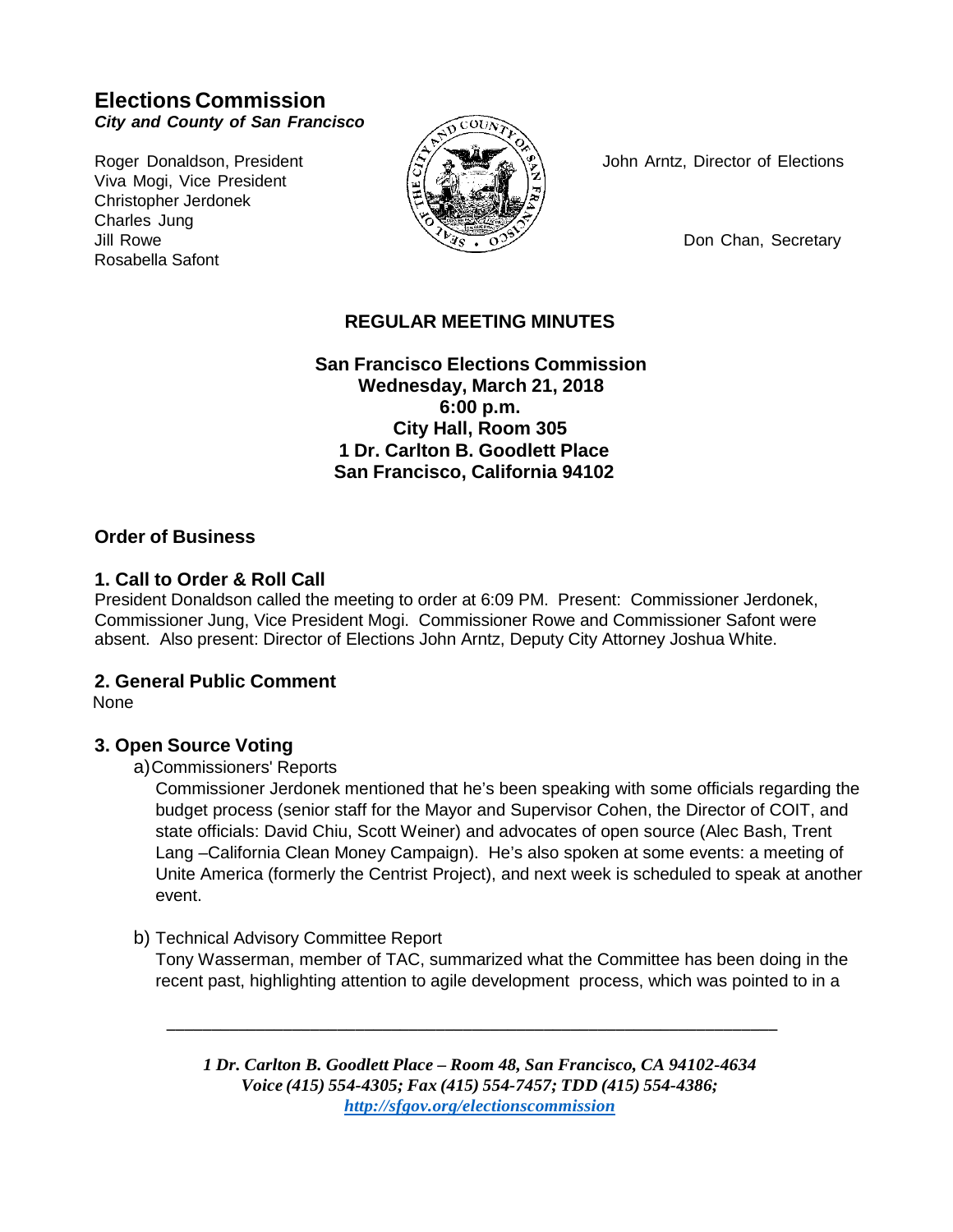letter to the Commission from TAC, discussing the realm of modular development, "release early and release often" and how to get the "biggest bang for the buck." Another important point is having experienced project management in the Department, and competitive compensation for such staff.

President Donaldson asked if the TAC was in agreement/disagreement with recommendations in the Slalom report. Member Wasserman said he hadn't had the time to fully digest the document but on first review was pleased that Slalom gave much attention to the issue of governance, and also went "outside" of the Department, to gather insights to the whole topic.

### c) Director's Report

Director Arntz said he's been in touch with COIT, attempting to get a handle on what the next steps of the process would be. He would have to submit an application to be considered for COIT funding approval. He has received a promise of help from the Department of Technology in completing the application. He will be speaking with the City's Risk Management office to review concerns raised in the Slalom report.

He will be using points from the letter from TAC, which can be used to set the initial modules of the project for COIT consideration (results reporting, central tabulation, ballot scanning and management, ballot layout). He has passed along information gathered regarding licensing, to the City Attorney's office, and will to Risk Management.

President Donaldson asked if there was a standard for putting the application together with specific requirements. Director Arntz said he would defer to the Department of Technology for whatever technical aspects the application demands, but he could put together the outputs/objectives. Vice President Mogi asked if there was a dollar amount already attached to this.

Commissioner Jerdonek said he hoped that the Commission could pass a resolution to support the TAC recommendations, with a certain dollar amount, and send to the Mayor and COIT.

There was a question and answer session with representatives from the Slalom group: John Pavel, Managing Director; James Cunningham, Principal Consultant, Strategy and Operations; Andrew Barickman, Practice Area Lead, Technology Enablement.

Commissioner Jerdonek asked if they did cost comparisons of the cost of developing an open source system vs using a proprietary system, or just estimate the cost of the open source system itself. Mr. Cunningham said Slalom did not do a comparison to a proprietary system.

Commissioner Jung asked what the conclusion of the report was. Mr. Cunningham said that there was no intent to reach a conclusion or recommendation as to what the City should do, it was just to gather all the information and present it in a way that would inform policy making regarding open source voting. He said the report's narrative lays out the number of fairly significant risks to this and would need to be evaluated to assess the City's "appetite" for those risks would be.

Commissioner Jung asked if the City did want to develop the system, what would be the steps to accomplish that (in their opinion). Ans: the report does not take the position that the City should implement an open source system. It merely lays out the various concerns and issues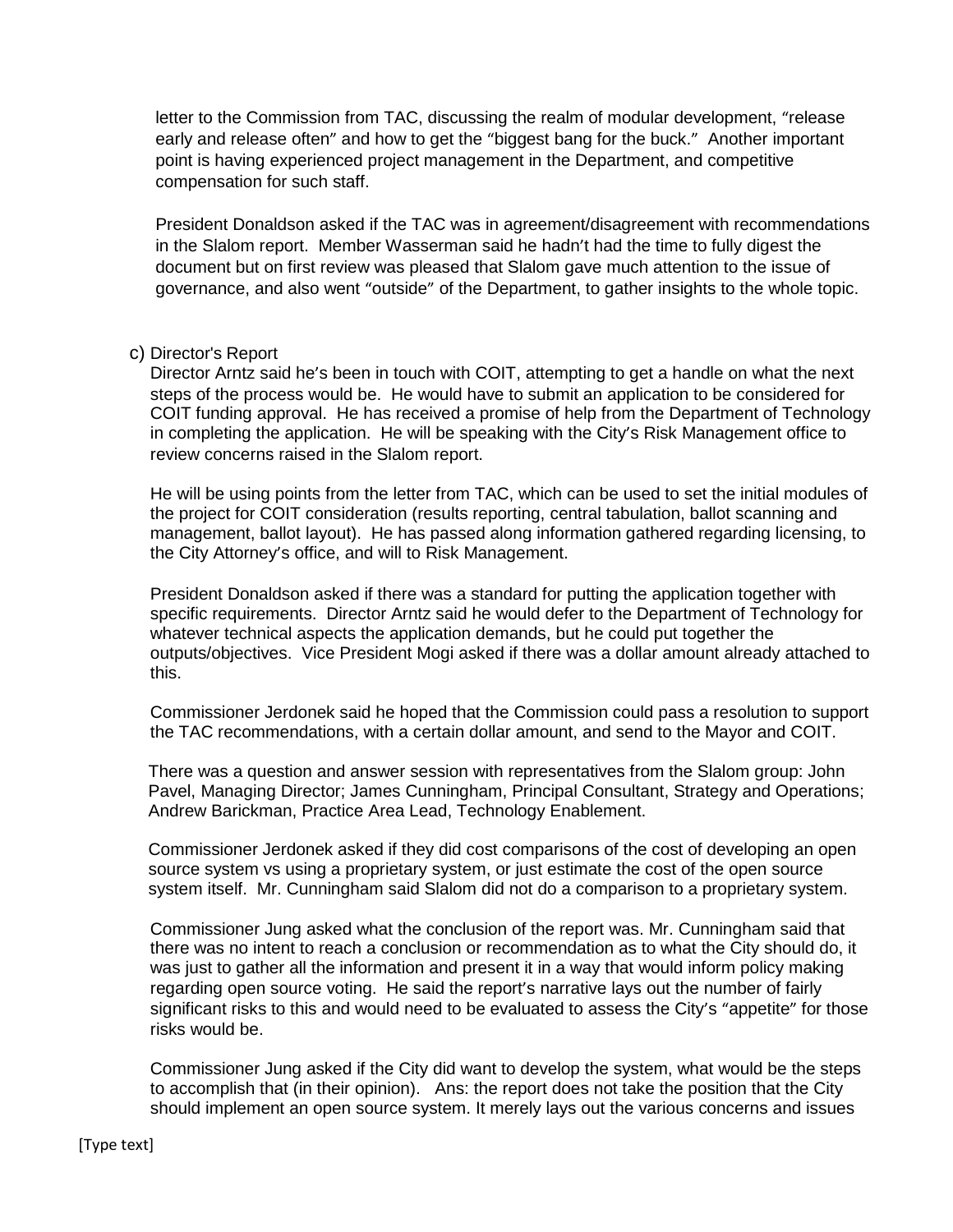arising from the process of developing such a system (risks), such as the State's certification process, and leaves it for the City to decide whether it wants to assume those risks or go with "other options" that are not open source.

Asked about the failure of Travis County' efforts, they ascribed it to the RFP's requirement of an "all or nothing" system, where no potential vendor was able or willing to attempt the entire package.

Commissioner Jung asked what the mitigation would be for risk associated with certifying systems, as described in section 2.1.5 of the report. Mr. Cunningham indicated that the development body could negotiate a memorandum of understanding with the Secretary of State around the way they interact in this more agile methodology. So they could commit to time lines around review of certain features and getting sort of service level agreements about how long certifying fixes would take

Asked whether they felt developing this system was feasible or not, they said that with enough time and money anything is feasible. They could not give a simple yes or no answer because it depends on the City's willingness to assume the risks identified. The report does present some options for which elements could be proceeded on with the least risks, and how to mitigate other risks.

President Donaldson said that it sounded like the problem with Travis County was that they tried to be too comprehensive at a time and that Director Arntz' components-based approach would help avoid that problem. However he didn't see that possible mitigation mentioned in the report in Section 2.1 about risks and their mitigations. Mr. Cunningham said Section 2.1.3 didn't cover that. Mr. Barickman said that some of the report's recommendations to do things iteratively and in an agile manner would help mitigate the problems that Travis County experienced.

Commissioner Jerdonek commented that for many of the figures in the report, they do not represent costs just associated with an open source system, but are also part of any proprietary system (e.g. paper ballot costs, poll worker training, hardware storage).

He asked why the report recommends doing another report (a discovery phase) but not movement to actual module production, given the Commission's position that this should be done as an Agile process. Mr. Barickman said that this 'discovery phase' ("Sprint zero") was a part of the Agile approach whereby one understands at a 'high level' the functionality that is to be delivered, how you will interact with various entities in each stage, and other matters. This is different from the "waterfall" method of discovery, but is needed.

There was a short discussion on whether the discovery phase would cost less if the City were to only work on some initial modules (eg. Results reporter). Slalom didn't think so and said one wouldn't want to just consider one component divorced from the others.

Commissioner Jerdonek asked whether the Elections Commission would still have an oversight role if the Department of Technology were to have ownership of the project. Slalom said it made no definitive recommendations about who should have ownership, just that the Department of Technology seemed a logical place to have it and that Slalom made no evaluation or assessment about how the Elections Commission might interact with such an arrangement.

Asked about the higher costs cited in the report (in comparison with estimates the Commission

.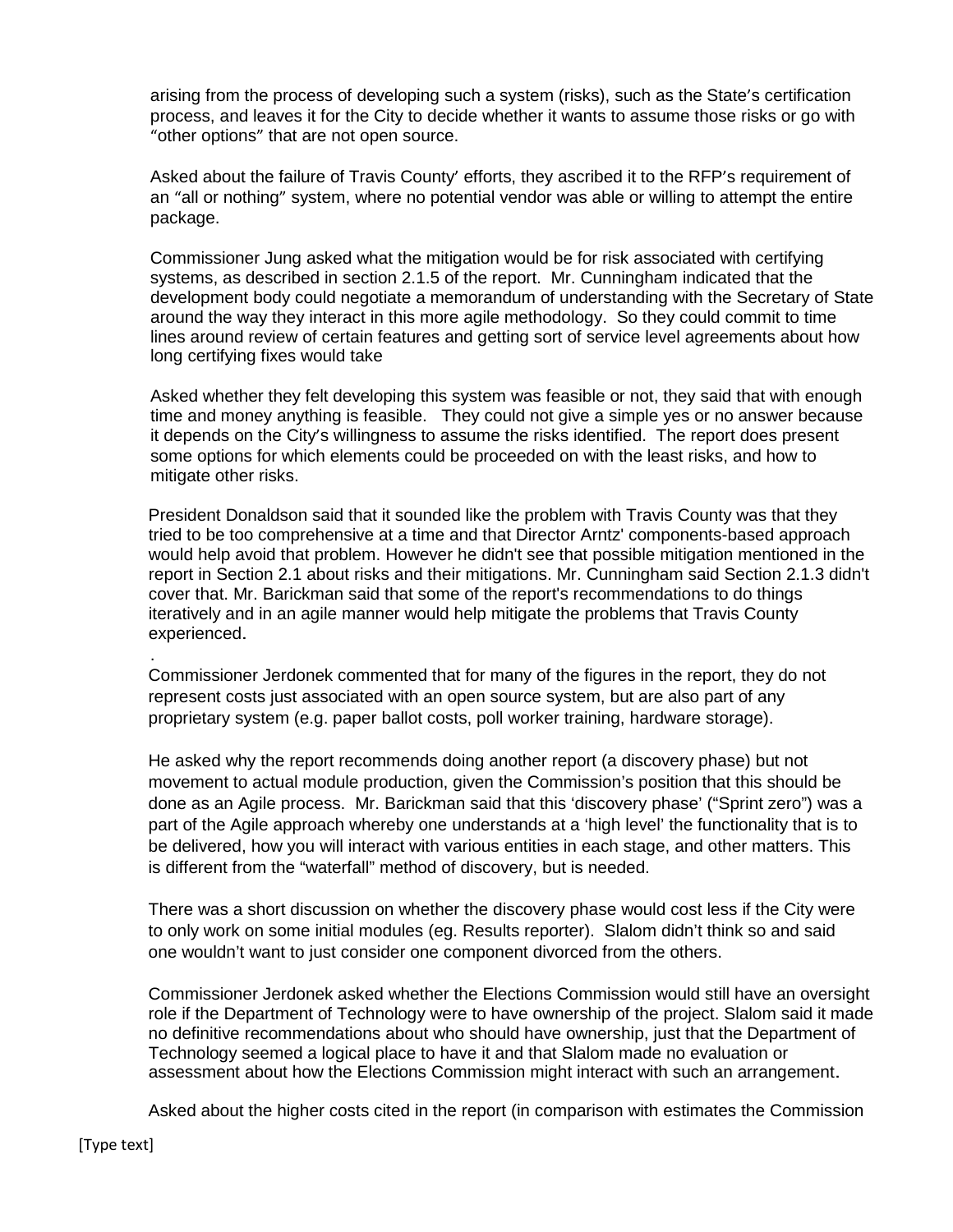had gotten a couple of years ago), they said they had conferred with OSET and were told they were on the right track and within the range. They were working without a set of requirements, which made more exact estimation difficult. Additionally, when more detailed examination and decisions are made about what is and is not included, the difference in costs could grow smaller.

Cost for central ballot counting and vote reporting are pretty much similar, but their functions differ greatly (and so costs for each should be different). These figures were reached without a set of requirements so there may be room for adjustment (explanations are included in the appendix).

Vice President Mogi asked what was the reason for the wide range in potential costs given in the report and Slalom said that based on different scenarios the costs basis could change (eg. Developing it as a "stand alone" project within SF vs collaborating with other entities –counties or organizations that have or are developing similar projects--, specific requirements of SF's elections that may be greater than other municipalities).

She asked what conditions would increase the project's timeframe from 3 to 6 years (as laid out in the report). Slalom said that many things that haven't been fleshed out could extend that timeline (eg. Can a single vendor be found to develop all components of the system, what kinds of interactions and coordination have to be made if the system uses parts of a proprietary product? The procurement process itself can vary greatly in time demands.

President Donaldson expressed his hope that Slalom would be available to answer questions as needed when COIT reviews the report. Commissioner Jung, speaking for the Commission, thanked Slalom for their hard work on this report

Commissioner Jerdonek moved that the Commission support the recommendations of the Technical Advisory Committee (see agenda packet document), communicate them to the Mayor's office and COIT and add that the Commission supports requesting at least \$4 million from the City for the first year in support of that.

Vice President Mogi asked if there is a basis for the \$4 million. The discussion raised the question of whether it is enough, is it reasonable. Factors influencing making the decision now are: the budget process demands having something put forward now. Discussions with the Mayor's office left the impression that this amount could still be a challenge so don't ask for more. Director Arntz said he didn't know what the dollar amount for the first fiscal year should be but that it was better to put in a number and let COIT disagree with it and if you put in a lower number you could potentially limit your options. Efforts by others (eg. California Clean Money Campaign) to get the State to commit matching funds (2:1) could result in \$12 million to start the project ---which is on the lower end of the estimate provided by Slalom.

President Donaldson offered this language for the resolution: "The San Francisco Elections Commission supports the recommendations of OSVTAC and will provide written communication to the Mayor's office, COIT, and the Chair of the Budget Committee of the San Francisco Board of Supervisors, in support of the City proceeding with the open source voting system project and recommends a budget in the amount of at least \$4 million for the 2018-19 fiscal year and requests and encourages the Mayor and the Chair of the Budget Committee of the Board of Supervisors send a letter to the Chair of the Budget Committee of the California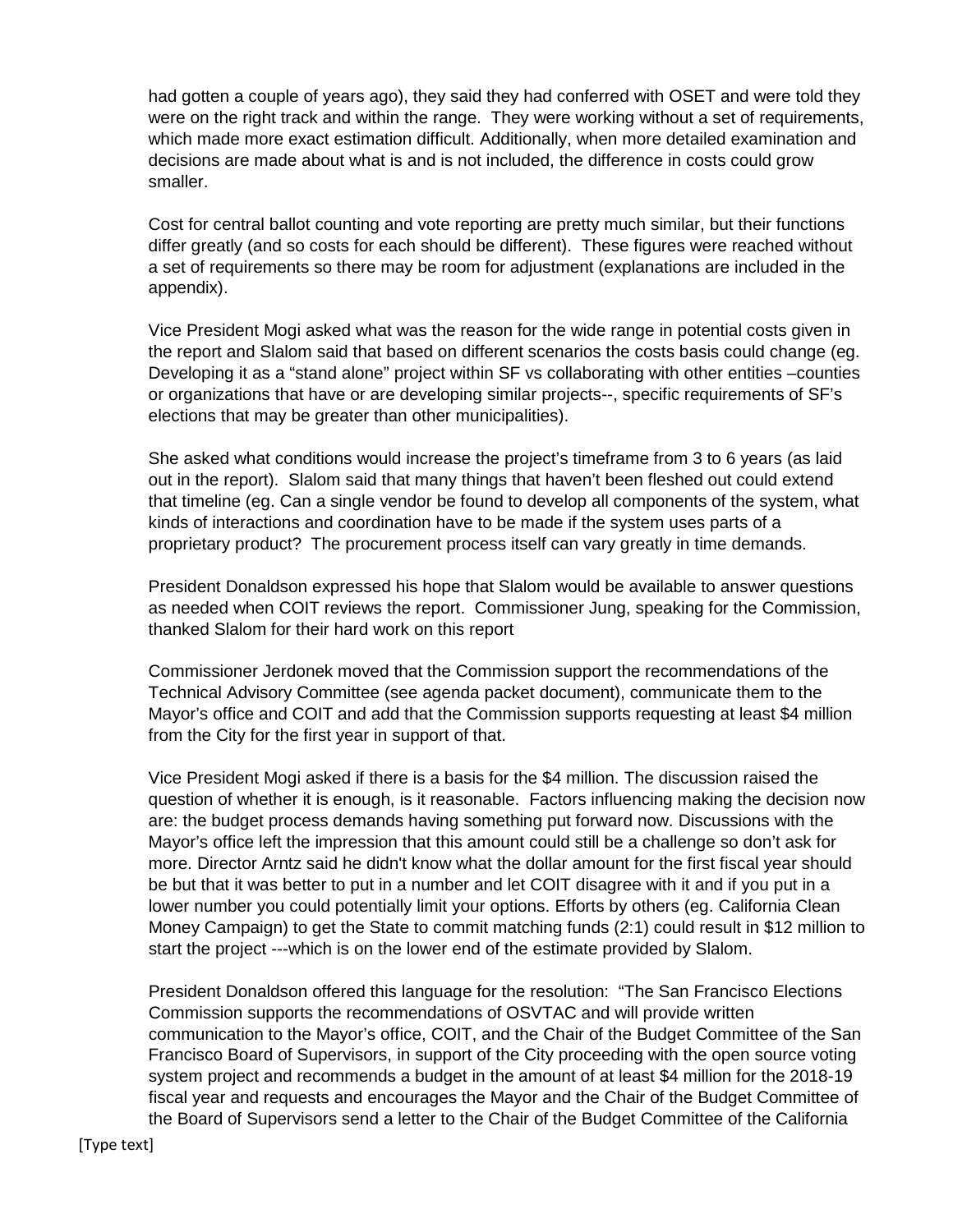State legislature in support of the State's matching fund for development of an open source voting system."

Vice President Mogi seconded the motion. Upon voice vote, the motion carried, 4-0.

#### Public Comment

Mr. Roan Kattouw, member of TAC, commented that If all the elements (in the Slalom report) not recommended by the TAC as part of the initial iteration of the project, then the costs range from \$5 to \$11.5 million. And looking at the timeline Slalom offered, it would appear that that part of the system could be developed in a year and a half, with certification raising it to a year and three quarters. On page 15 Slalom recommends developing certain things in-house, where he would outsource them to vendors who might already have apps, that would lower costs, or to go competitive RFP. He ended by saying he supports the resolution and hopes the project can be funded.

Mr. Jim Soper, Voting Rights Task Force, mentioned a Sacramento meeting on cyber security. He said the LA Registrar (D. Logan) responded to a question about open source saying they are using an open source platform. But this is not open source. Their code may be disclosable at some point, but that's not the same as open source.

He said people should be finding an answer to the question of how much money this (open source) will save California. That is a great incentive to implement it. He said the implications for the rest of the country are immense and benefits, priceless.

Mr. Tent Lange, California Clean Money Campaign, said their organization is in support of this project and are working with David Chiu to get State matching funds for the project or any component ready for a demonstration in the 2020 elections. The licensing plan is also a great benefit to the state and all its counties so is another incentive for State support. He outlined the various aspects of the proposal they are putting forth to the State. He said Chiu and Weiner both said a letter from the Mayor's office and Budget Chair, Supervisor Cohen, in support of this is necessary for them to advocate for it.

He also cited various activities his group is doing to drum up support for the project in San Francisco.

Mr Alec Bash said that it would be less costly to concentrate on vote by mail than to increase the availability of accessible voting machines in precincts. He commented that some of the costs mentioned are not due to open source nature of a system, but advancing the accessibility of the system (however it would still not double the costs).

Mr. David Cary commended the California Clean Money Campaign on their efforts to gain state support of the City's open source voting project, and hoped the Commission could stay on top of everything so the funding opportunities do not go untapped. He spoke in support of the work of the TAC, which he characterized as a model of the successful, open, agile, iterative development process in a governmental setting. It's a process that is modern, tailored to its purpose, technology-savvy, staffed with appropriate skills and experience, and "cost effective." He commended the Commission for setting up the TAC and urged them to continue supporting their recommendations.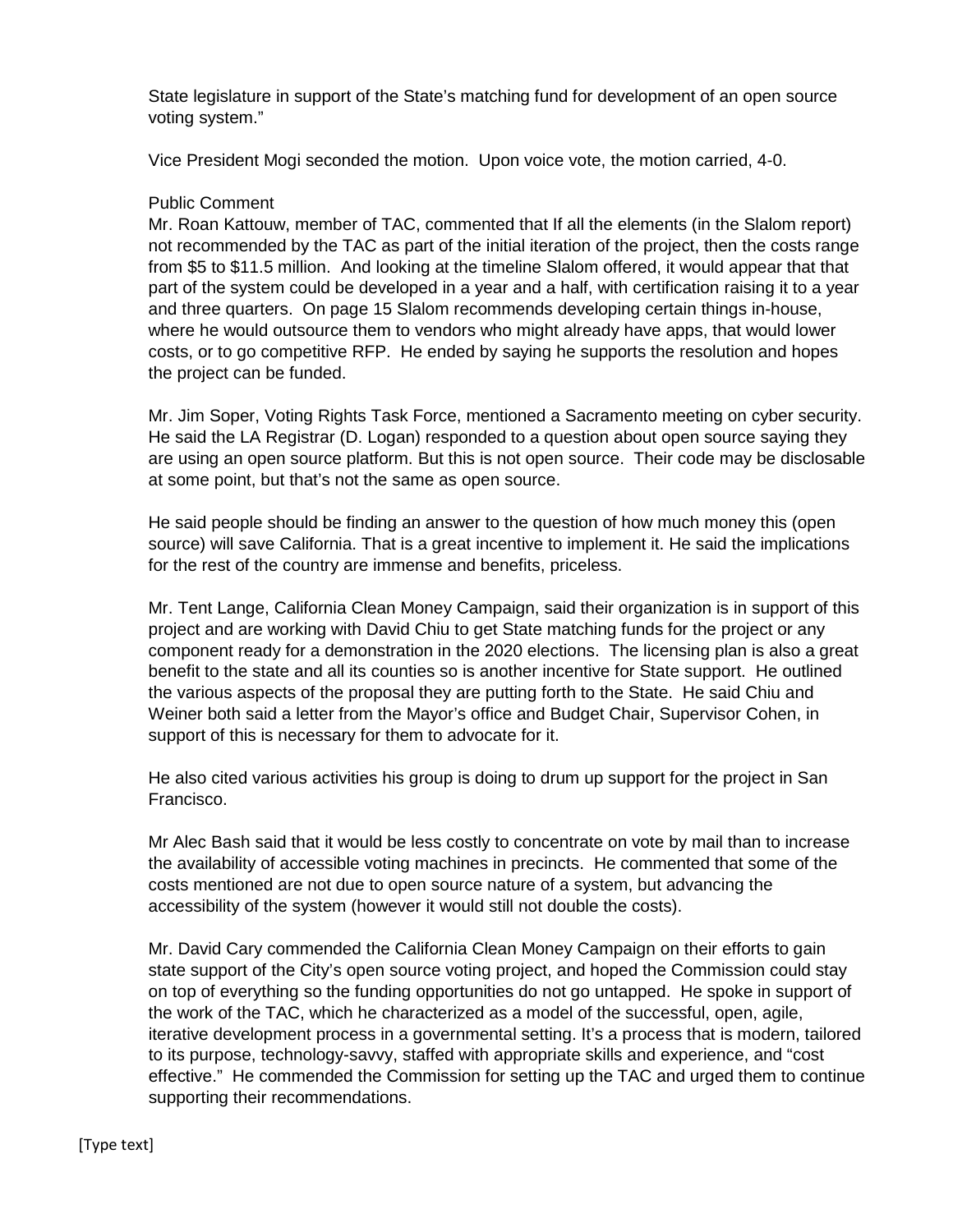## **4. Approval of Minutes of Previous Meeting**

Commissioner Jung moved to approve, seconded by Vice President Mogi. Upon a voice vote, the motion carried 4-0.

## **5. Commissioners' Reports**

President Donaldson reported that Commissioner Rowe had notified of her inability to attend tonight's meeting. He had not heard from Commissioner Safont. He said he has reached out to the City's human resources in regards to item #9 and will continue to work on that.

Public Comment None

## **6. Director's Report**

Director Arntz said that the motor voter bill will be effective April 16, with guidance coming from the Secretary of State. There will be a USPS meeting next Tuesday to discuss mailing requirements for the upcoming two elections this year.

The "pilot program" of the Dominion contract (from RFP of February) will happen after the June election. This will allow testing without confusing voters during the election. They are also developing San Francisco specific content for the remote accessible vote by mail system.

Commissioner Jerdonek asked if the contract with Dominion would be signed after the pilot program or before, with payment after. Director Arntz said the pilot program is part of the RFP so a contract isn't necessary to conduct it.

Commissioner Jerdonek asked Director Arntz to talk about the court case regarding signatures on vote by mail ballots. Director Arntz summarized that a case was brought before the court in Sacramento whereby counties are required to notify voters if their vote by mail ballot signatures don't match their on file signatures, and given a means to provide another example to verify their signatures. San Francisco has been doing this already.

Public Comment None

## **7. Election Plan for June 5, 2018 Election**

President Donaldson cited the agenda documents related to this item, and said that the original plan was reviewed and approved in BOPEC; Director Arntz commented that he was going to add the script for poll workers to tell all voters of the availability of accessible voting machines for their use.

Commissioner Jerdonek commented that viewing the voting results page (on the website), all one sees is the first round totals, there is no indication of the status of rank choice voting for those offices having it, so it would be good to have a link to that. Director Arntz said that was possible.

### Public Comment

Mr. Roan Kattouw supported Commissioner Jerdonek's suggestion of making the RCV results easier to understand. He said that currently only the first and last updates of the night provide the RCV computations, but he encouraged the Department to provide them with every update through the night. Finally he encouraged the Department to give pay equity to high school aged poll workers, who are paid less than "adult" workers.

Mr. David Cary supported the motion and plan, and encouraged the Department to try and implement the two suggestions mentioned by Commissioner Jerdonek and Roan Kattouw this June, if possible. He commended the Department on improvements to voting over the years and hoped for continued positive

[Type text]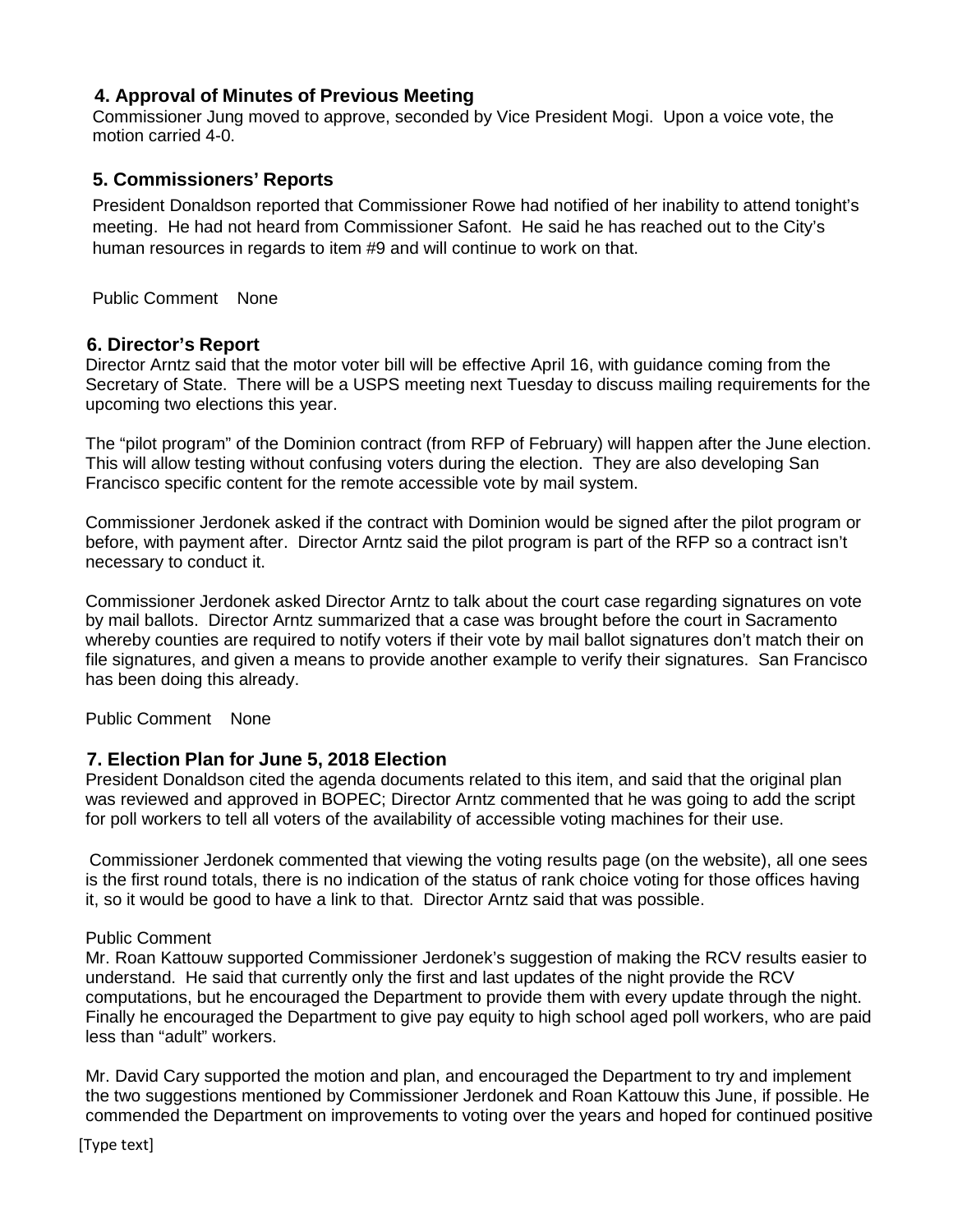experiences for voters in the coming elections.

Vice President Mogi questioned the statement of pay difference, and Director Arntz said he wasn't aware of any pay difference.

Commissioner Jung moved to approve the plan with the insertion of the script mentioned by Director Arntz, seconded by Commissioner Jerdonek. Upon voice vote, the motion carried 4-0.

President Donaldson referred to the Memorandum and Resolution re: Waiver Allowing City Employees to Assist Department of Elections with Jun 5, 2018 Election and asked if the Commission needed to take an action on this. Director Arntz said that without it, staff from the Department cannot work on election night. This needs to be passed by the Board of Supervisors, but it must be requested by the Commission.

Commissioner Jung moved to request the Board of Supervisors waive the prohibition under Charter section 13.1045, to allow City employees to assistant the Department in relation to the June 5, 2018 Consolidated Statewide Direct Primary Election. Vice President Mogi seconded. Upon voice vote, the motion carried 4-0.

#### **8. Agenda items for future meetings** None

Public Comment None

**9. Objectives and Process for annual Performance Evaluation of the Director of Elections**  President Donaldson said he had wanted to go through the process as it was laid out by the Department of Human Resources forms, going into detail about the process without naming specific objectives, but if other commissioners wanted to speak more specifically then a closed session could be held.

He reviewed the documents and reminded the Commission that these were used in the last evaluation, but that the process would follow closer the timeframes outlined in the HR plan. This time, the Director would be asked to create a list of performance objectives for the year, added to by the Commission, to include those policies set by the Commission. The Commission's objectives would be formed around those policies.

Commissioner Jerdonek asked if the objective was to agree on a template to use for the evaluation. Yes, based on the HR forms with specific goals/objectives set by the Commission.

Would the evaluation be a numerical score or narrative? Narrative.

Commissioner Jung asked if there was a motion needed. President Donaldson said he'd entertain a motion to follow the standard process of the City and County of San Francisco, to include the Commission's approved policies as part of the evaluation's objectives, with the Director's self-selected performance objectives.

Commissioner Jerdonek asked if the Director's selected performance objectives would be public or not, and Deputy City Attorney White said it would preferably be a matter for a closed session.

The process would start for the FY 2018-19, using these forms (completed with specifics at a later meeting). Commissioner Jung so moved, seconded by Commissioner Jerdonek. By a voice vote the motion carried 4-0.

[Type text]